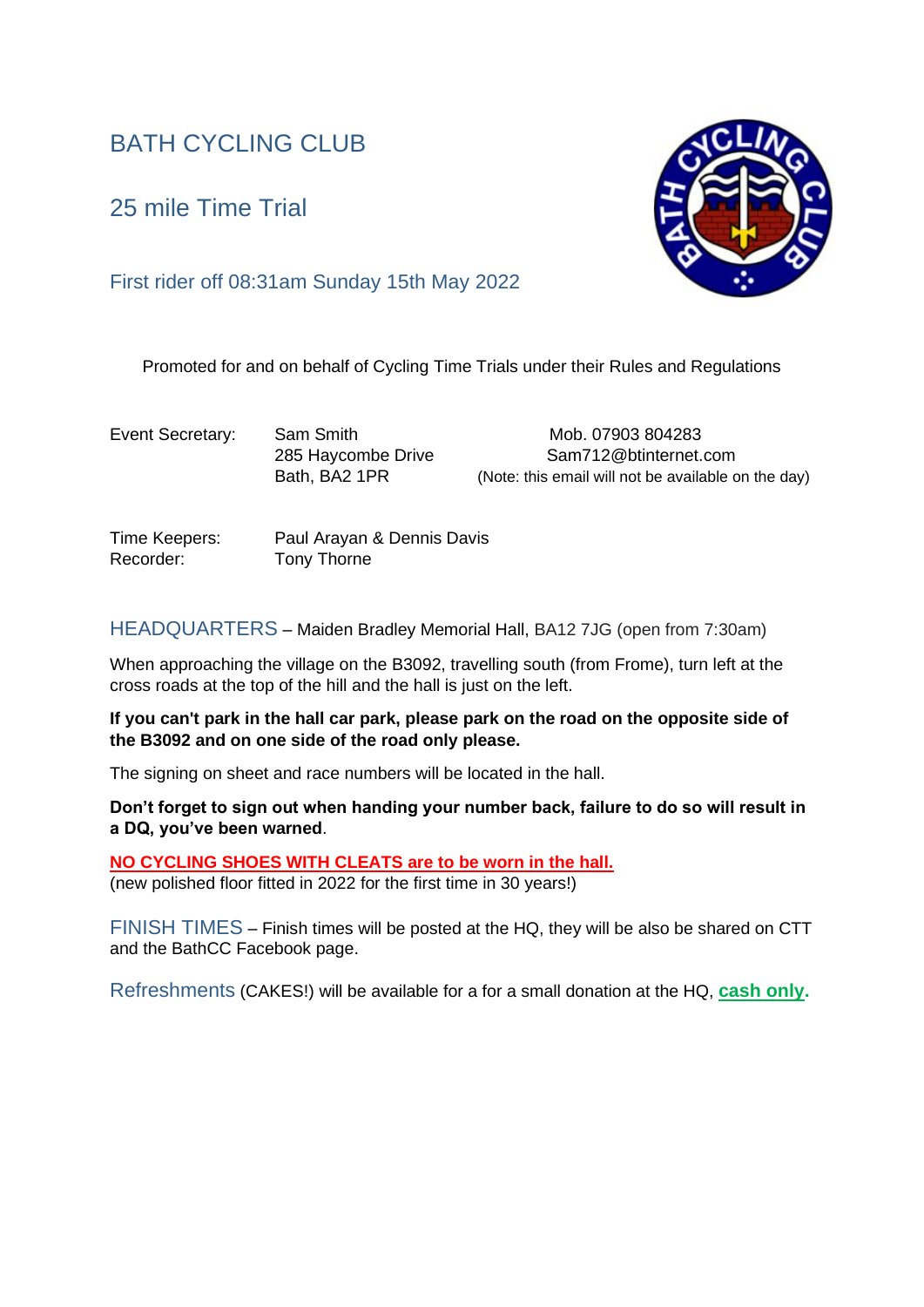### Prizes

| <b>Position</b>                           | <b>Overall</b> | <b>Ladies</b> | Vet based on 'Standard' |  |  |  |  |
|-------------------------------------------|----------------|---------------|-------------------------|--|--|--|--|
| 1st TT Bike                               | £20            | £20           | £20                     |  |  |  |  |
| 2nd TT Bike                               | £10            | £10           | £10                     |  |  |  |  |
|                                           |                |               |                         |  |  |  |  |
| 1st Road Bike                             | £10            | £10           | £10                     |  |  |  |  |
|                                           |                |               |                         |  |  |  |  |
| 1st Team (3 to score) £30 (£10 per rider) |                |               |                         |  |  |  |  |

One prize per rider (with the exception of Team)

\*please note the imbalance of prizes between TT and Road categories is only due to the number of rider entries in each.

\*\*all prize money to be collected at the HQ on the day of the event, if not done the money will be reaborbed by BathCC as a donation.

### **Torphies**

25 mile Championship Cup (S.R.Lewin Cup) the fastest Bath CC Mens rider 25 mile Championship Cup the fastest Bath CC Ladies rider \*both to be engraved and awarded at the club dinner

### ROUTE TO START

Turn right out of the hall and at the crossroads turn right onto B3092 the start is a good 3miles further along this road

### COURSE – U370 Details

**Important: Study the course! Onus is on the rider to stay on route.** Keep your heads up for a safe ride.

Start on the B3092 at entrance to the Frome Showground; proceed to the Blatchbridge roundabout (Rbt) on A361; take  $3^{rd}$  exit on the A361 to Pylon Rbt and take 1<sup>st</sup> exit (left turn); take  $2^{nd}$  exit at Commerce Park Rbt (straight over); take 3<sup>rd</sup> exit to turn at the Oldford Rbt (CARE ENTERING RBT traffic from the right has priority) and retrace to Blatchbridge Rbt. Complete Blatchbridge-Oldford-Blatchbridge circuit TWICE more. After completing the THIRD circuit take 1<sup>st</sup> exit at Blatchbridge Rbt towards Maiden Bradley to finish opposite start.

**When crossing the finish line, please shout your number to assist the timekeepers.**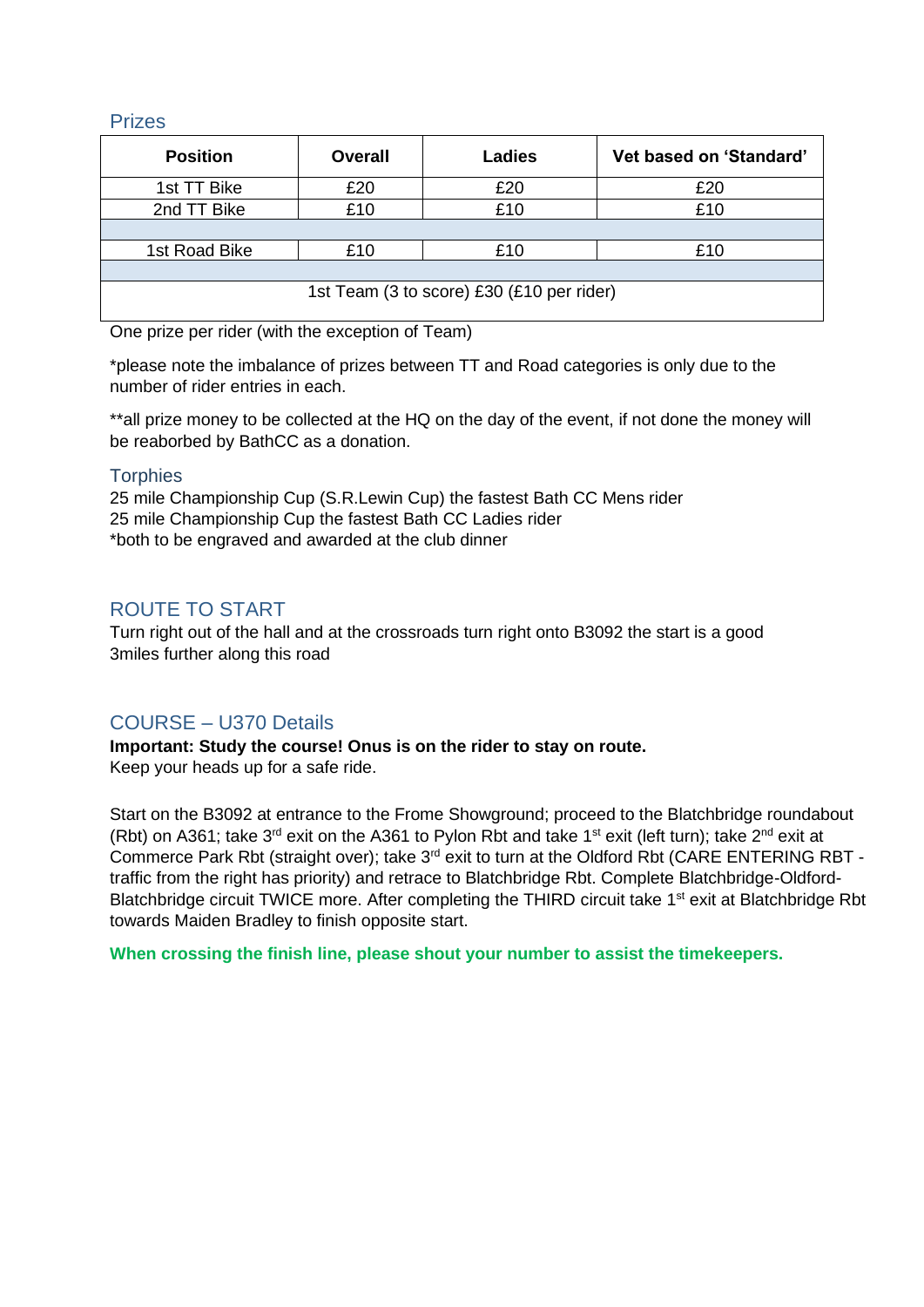

# MichronTag Elecronic Timing Tag – Trial Use

As a trial, there will be 20 transponders available at the HQ for willing volunteers to attach to thier bicycle.

The MichronTag system integrates with the manual Michron6 timers (used by CTT timekeepers) to create a fully automatic system for timing Cycling Time Trials.

This system helps simplify TT timekeeping and would help ensure the sport's future continuation as more timekeeprs are retiring.

Riders should report to the start timekeeper as normal with the transponder attached to the left fork blade as shown below.





The trial results from this event will be shared with CTT to help accredit the system for official use, this could eventually provide the HQ/riders with live finish times and course splits.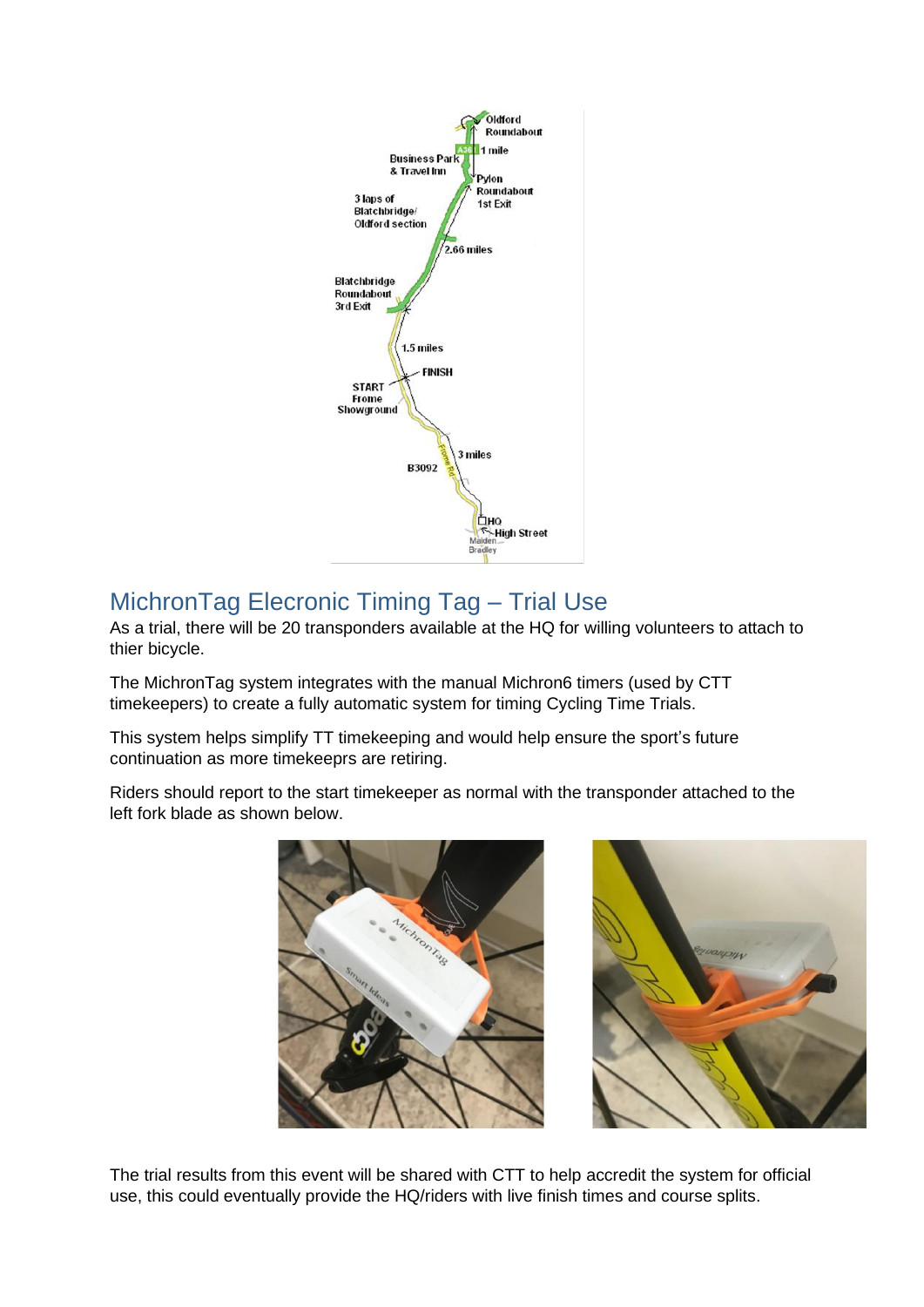## Important notes

### **CTT regulations now state all riders must have a working Front Light, Rear Light and Helmet. Failure to comply will result in disqualification**

No warming up on the course after  $1<sup>st</sup>$  rider has started.

Please sign the official start sheet at the HQ at least 30 minutes before your start. Allow 15 minutes to get from the HQ to the start.

#### **It is the rider's responsibility to familarise themselves with the course and keep track of number of Blatchbridge-Oldford-Blatchbridge circuits done.**

A competitor shall not be preceded, accompanied, followed by or in anyway receive assistance from a motorised vehicle or its occupants.

## COURSE RECORDS

Solo Male 00:48:11 Marcin Bialoblocki 16-Sep-18 | Bath Cycling Club (WTTA Hardriders)

### Solo Female

1:01:41 Joanne Jago 16-Sep-18 | Bath Cycling Club (WTTA Hardriders)

*Many thanks to all competitors for taking part and keeping this event alive, have a great ride.*

*Sam*